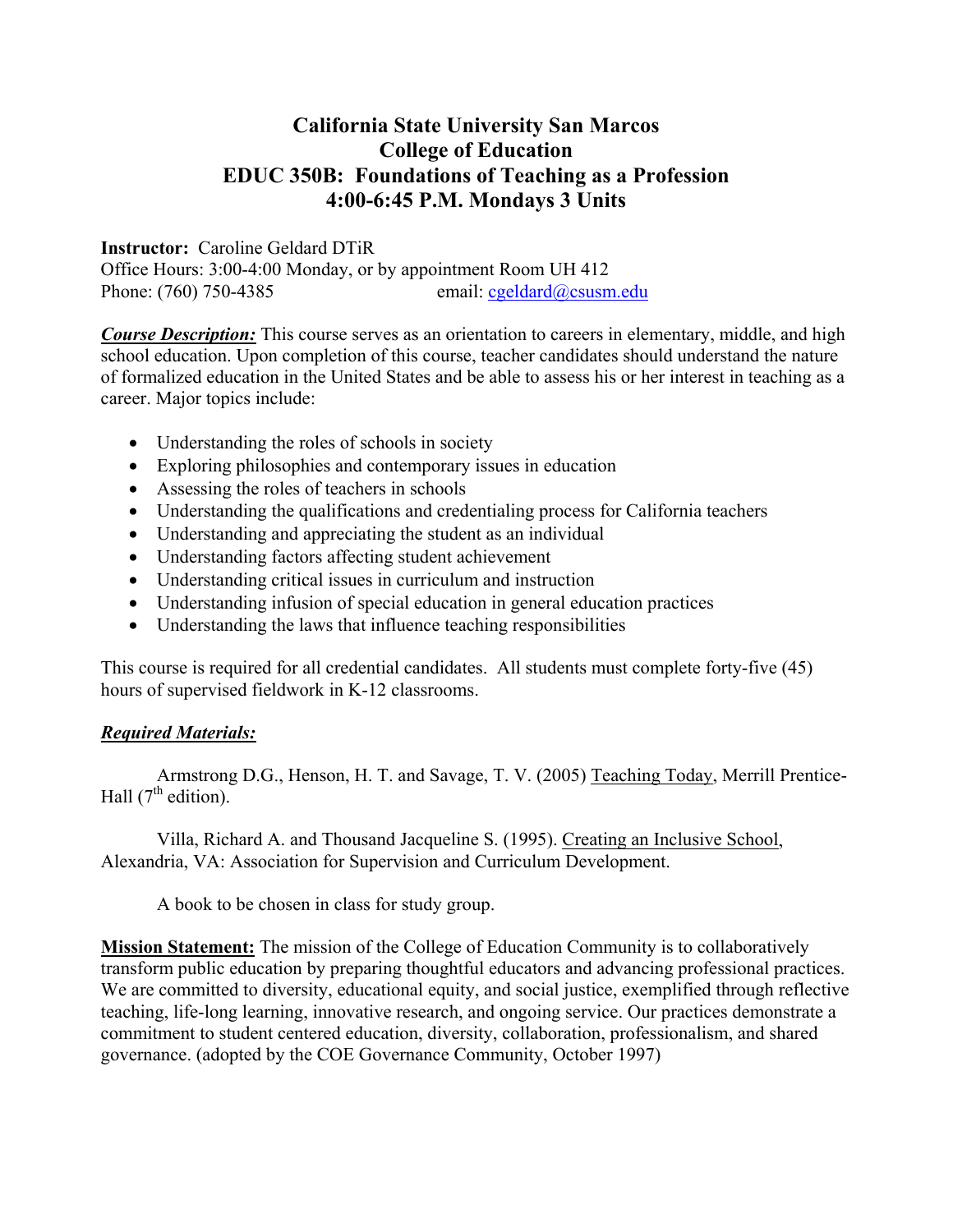**Authorization to Teach English Language Learners:** The Cal State San Marcos credential programs have been specifically designed to prepare teachers for the diversity of languages often encountered in California public school classrooms. The authorization to teach English learners is met through the infusion of content and experiences within the credential program, as well as additional coursework. Students successfully completing this program receive a credential with authorization to teach English learners.

(approved by CCTC in SB 2042 Program Standards, August 2002)

**Special Education Inclusion:** Consistent with the intent to offer a seamless teaching credential in the College of Education, this course will introduce the collaborative infusion of special education competencies that reflect inclusive educational practices. Students will demonstrate a knowledge of laws and dispositions that relate to special education through a variety of activities such as the viewing and analysis of the video F.A.T. City, reading and analysis of "Creating an Inclusive School" and articles past out in class.

**Purpose and Goals:** The intent of this course is to help students appreciate the role of formal education in society, to understand aspects of global education, and to explore some of the major issues facing teachers and the education profession today. The course is intended for individuals interested in becoming teachers, and/or for people interested in promoting quality education. Upon completion of the course, the student should understand the nature of formalized education in the United States and should be able to assess his/her interest in teaching as a career.

**College of Education Attendance Policy:** Due to the dynamic and interactive nature of courses in the College of Education, all students are expected to attend all classes and participate actively. Absences and late arrivals/early departures will affect the final grade. A minimum grade of  $C+$  is required in Educ 350 to qualify as prerequisite for admission to the Cal State San Marcos teacher credential program. COE attendance policy states, "At a minimum, students must attend 80% of class time. Or s/he may not receive a passing grade for the course at the discretion of the instructor. If you miss two class sessions, are late (or leave early) to more than three class sessions, you can not receive an "A". If you miss three class sessions, your highest possible grade is a C+. Should you have extenuating circumstances, contact the instructor as soon as possible.

**Credential Program Recommendations:** As one of several evaluation methods, the EDUC 350 course instructors are asked for feedback concerning credential candidates who are applying for programs at Cal State San Marcos. Keep in mind that your professionalism and hard work in this class not only affect your course grade, but also indicate your readiness for a credential program.

**Field Work:** In addition to in-class work, assigned readings and projects, students will participate in forty-five (45) hours of supervised fieldwork assignments in a variety of public school settings. Approximately half of your time should be spent in one teacher's classroom, and the remainder of the time should be distributed among other classrooms.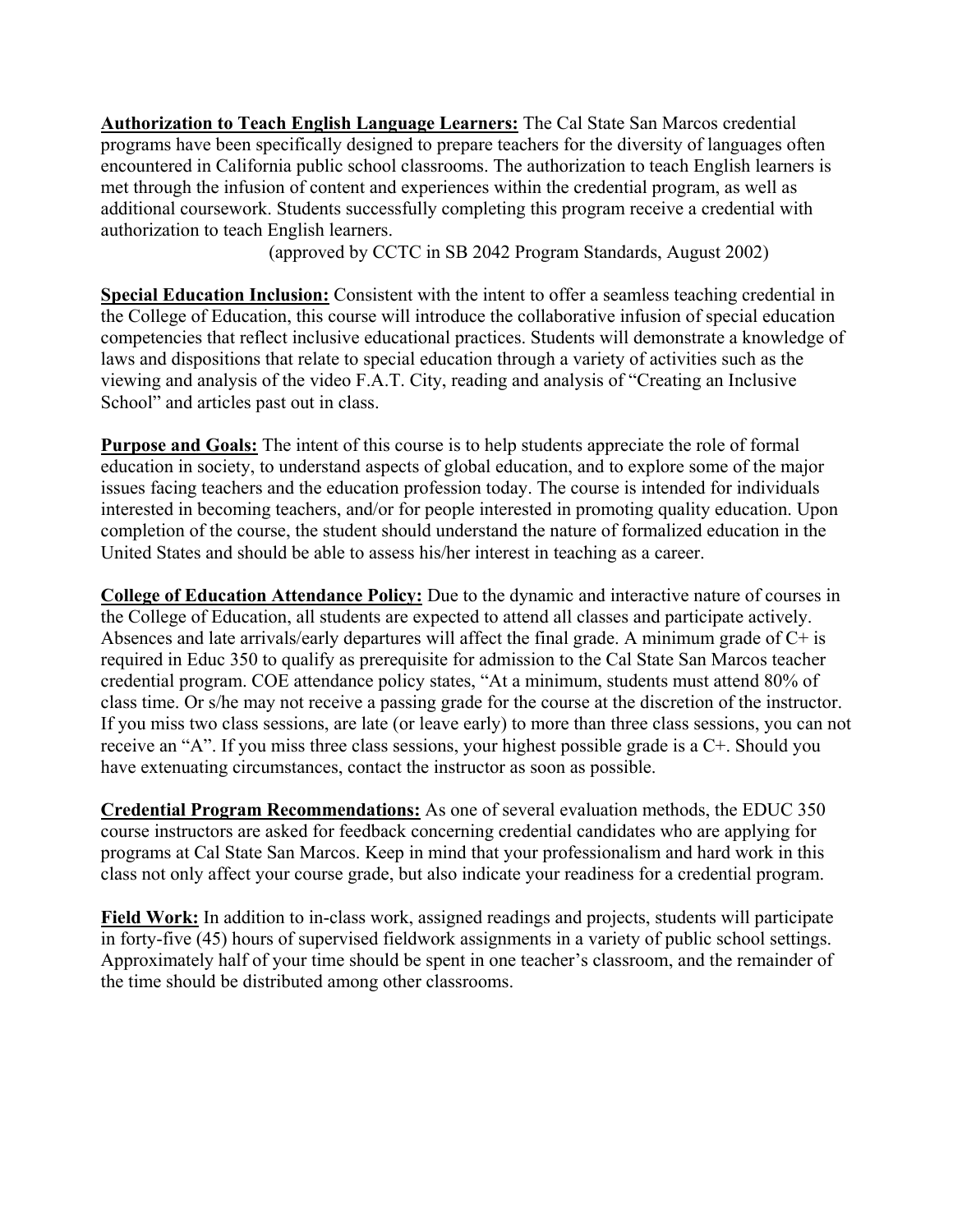Each student will maintain a journal, documenting interesting observations; analysis and questions generated from observations of classrooms in various educational settings (see guidelines for field experience. Written reports of these visits and the observation forms will be submitted on three dates listed on the tentative class schedule. These reports will be included in determining your final grade.

**Use of Technology:** Students are expected to demonstrate competency in the use of various forms of technology (i.e. word processing, electronic mail, use of the internet, and/or multimedia presentations). Keep an electronic copy of all assignments for use in your teaching portfolio.

**TPE 12: Professional, Legal, and Ethical Obligation:** Candidates for a Teaching Credential take responsibility for student academic learning outcomes. They are aware of their own personal values and biases and recognize ways in which these values and biases affect the teaching and learning of students. They resist racism and acts of intolerance. Candidates appropriately manage their professional time spent in teaching responsibilities to ensure that academic goals are met. They understand important elements of California and federal laws and procedures pertaining to the education of English learners, gifted students, and individuals with disabilities, including implications for their placement in classrooms. Candidates can identify suspected cases of child abuse, neglect, or sexual harassment. They maintain a non-hostile classroom environment. They carry out laws and district guidelines for reporting such cases. They understand and implement school and district policies and state and federal law in responding to inappropriate or violent student behavior.

Candidates for a Teaching Credential understand and honor legal and professional obligations to protect the privacy, health, and safety of students, families, and other school professionals. They are aware of and act in accordance with ethical considerations and they model ethical behaviors for students. Candidates understand and honor all laws relating to professional misconduct and moral fitness.

## **Teaching Performance Assessment for Developing as a Professional Educator**

The successful completion of the personal philosophy assignment is a requirement for completion of this course and is a component of partially meeting the TPE described above. This statement will be used for assessment both in the course and at completion of the College of Education program. Retain an electronic copy of your statement for submission for your portfolio at the completion of your teacher education program.

**Class Discussions and Participation:** Students will engage in active learning each class session, and be expected to actively participate. You will do a self-evaluation twice in class, once half-way thru the course and again at the end. This will be completed in class.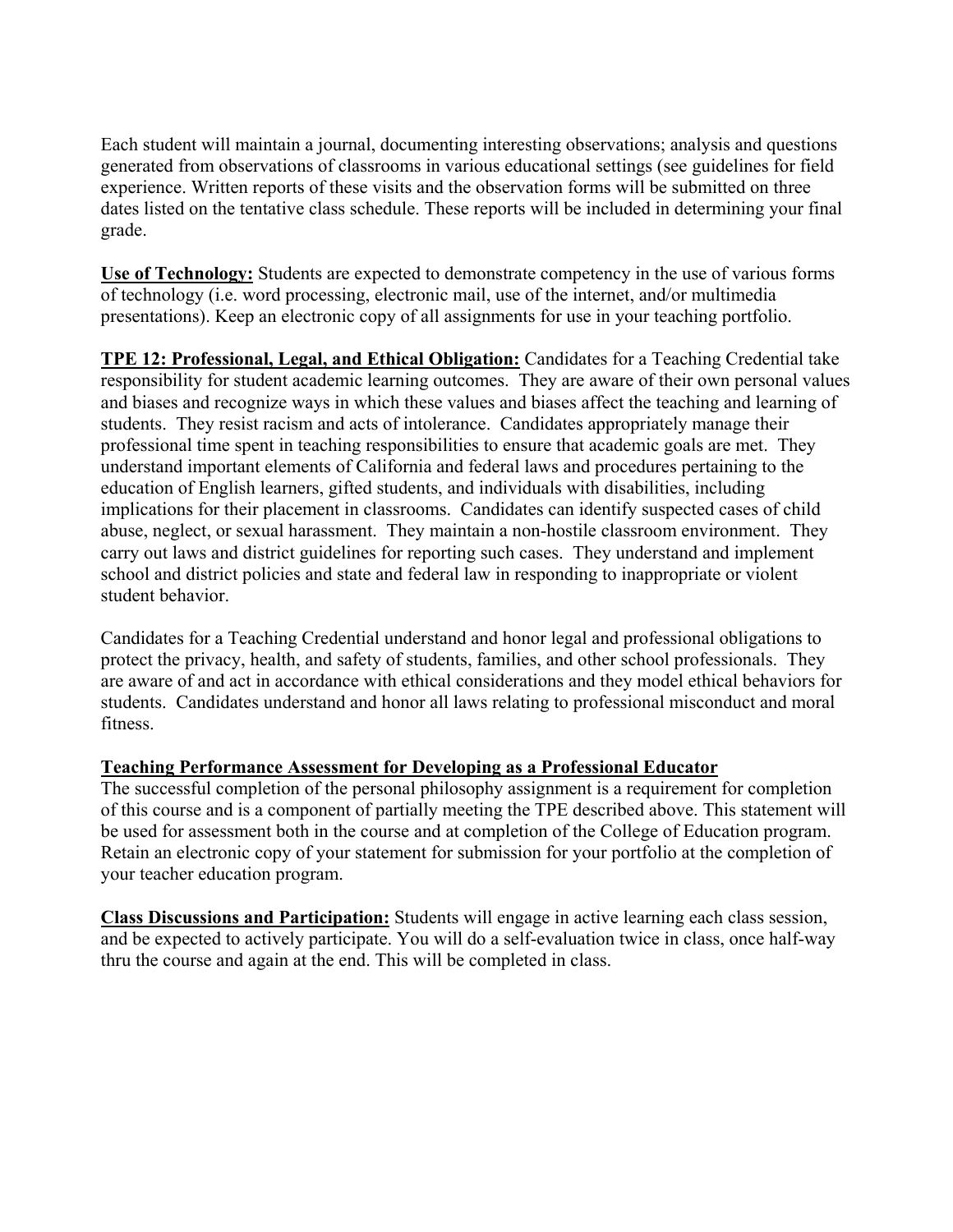#### **Assignments:**

*Interview of a teacher (10%)*  Details at end of syllabus *Classroom observation reports (10%)*  Details at end of syllabus

*Community Study (15%)*  Group project, details at end of syllabus

*School Law and Diversity (10%)*  Details at end of syllabus

*Contemporary issues research (15%)*  Details at end of syllabus

#### *Current events in education (5%)*

Sign-up for a date when you will be responsible for presenting an item from the week's news in K-12 education (5 minutes maximum). The item may be from television, radio, internet (e.g., www.edweek.org), newspaper, or magazine, and may pertain to local, national, or international issues; you will summarize and present the importance of the news for your classmates.

#### *Personal Philosophy of teaching, learning, and schooling (10%)*

Details will be given in class. Written Philosophy will be due November 8<sup>th</sup>.

#### *Reading Responses (10%)*

 It is important to "keep up" with the assigned reading so that discussions and information presented in class enhance and build upon your understanding of the concepts. Remember a reading response is not a summary but rather your thoughts and how it applies to you. Responses must be brought to each class session and kept in a notebook to be turned in 3 times during the course; October  $4<sup>th</sup>$ , November  $15<sup>th</sup>$ , and Dec.  $13<sup>th</sup>$ .

*Teachers in the Movies (5%)*  Details at end of syllabus

*Participation and Attendance (10%)*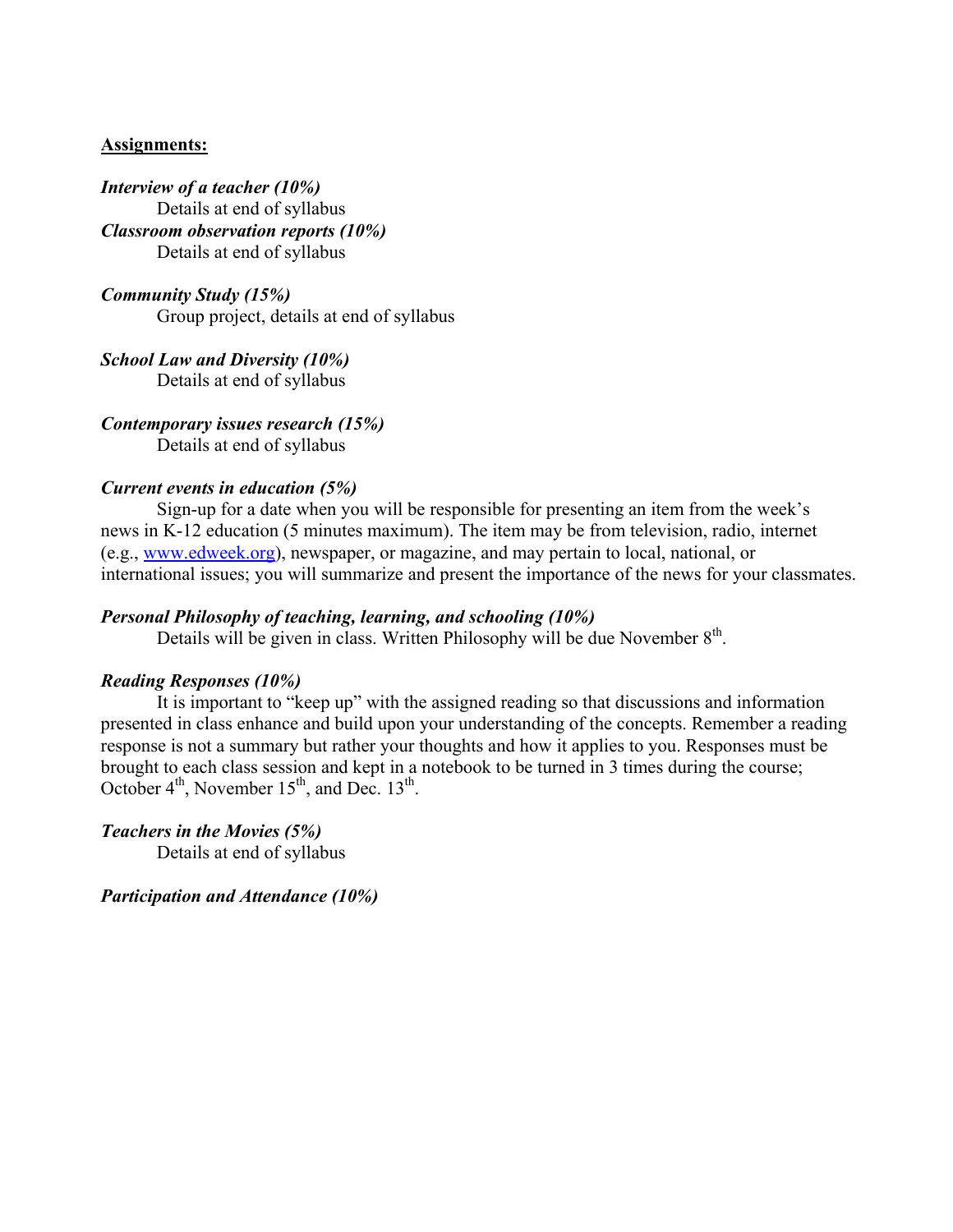## **Guide for Community Study**

*Task*: Work in groups of 3 or 4 to gather information about the school community and its resources. Create a unified presentation which informs others about the school community and engages them in viewing the community from its six different perspectives.

#### *Organization Strategies:*

- Where will you meet?
- What time will you meet?
- What individual assignment do you need to accomplish?
- How will you present your information? Maps, pamphlets, charts/visuals, multimedia, powerpoint, photographs, etc.

#### *View your school community from these six perspectives:*

Anthropologist: How does the community organize for art, entertainment, and other activities? Historian: How has the community changed over time? Geographer: How has the geography influenced the community?

Economist: What kinds of work are don in the community?

Sociologist: What groups-families, schools, businesses, and the like-operate in the community? Political Scientist: How does the community organize itself to provide services?

#### *Questions to stimulate the process:*

- What is at the heart of our community and culture
- What are the issues or problems in our community?
- What knowledge and experiences do your students bring to school?
- What resources do we have in our community to link to our students and school?
- What activities, reading or experiences will support our students in learning?

#### **Be sure to self-assess using the following criteria. Submit the self-assessment with your final draft.**  Criteria for effective Community Study Presentation

| <b>Descriptors</b>                                       | <b>Highly</b><br><b>Effective</b> | <b>Effective</b> | Somewhat<br><b>Effective</b> | <b>Needs</b><br>Some<br>Work |
|----------------------------------------------------------|-----------------------------------|------------------|------------------------------|------------------------------|
| The presentation offers important community facts and    |                                   |                  |                              |                              |
| information that a new teacher needs to know.            |                                   |                  |                              |                              |
| The presentation is comprehensive, incorporating views   |                                   |                  |                              |                              |
| of the anthropologist, historian, geographer, economist, |                                   |                  |                              |                              |
| sociologist, and political scientist in a cohesive and   |                                   |                  |                              |                              |
| informative manner.                                      |                                   |                  |                              |                              |
| All group members participated actively and responsibly  |                                   |                  |                              |                              |
| in the preparation and presentation of the community     |                                   |                  |                              |                              |
| study.                                                   |                                   |                  |                              |                              |
| The method of presentation is aesthetically pleasing.    |                                   |                  |                              |                              |
| Visuals add to the clarity of the information presented. |                                   |                  |                              |                              |
| Overall, the presentation offers a clear sense of the    |                                   |                  |                              |                              |
| community so that the teacher has valuable information   |                                   |                  |                              |                              |
| to inform and enhance his/her teaching.                  |                                   |                  |                              |                              |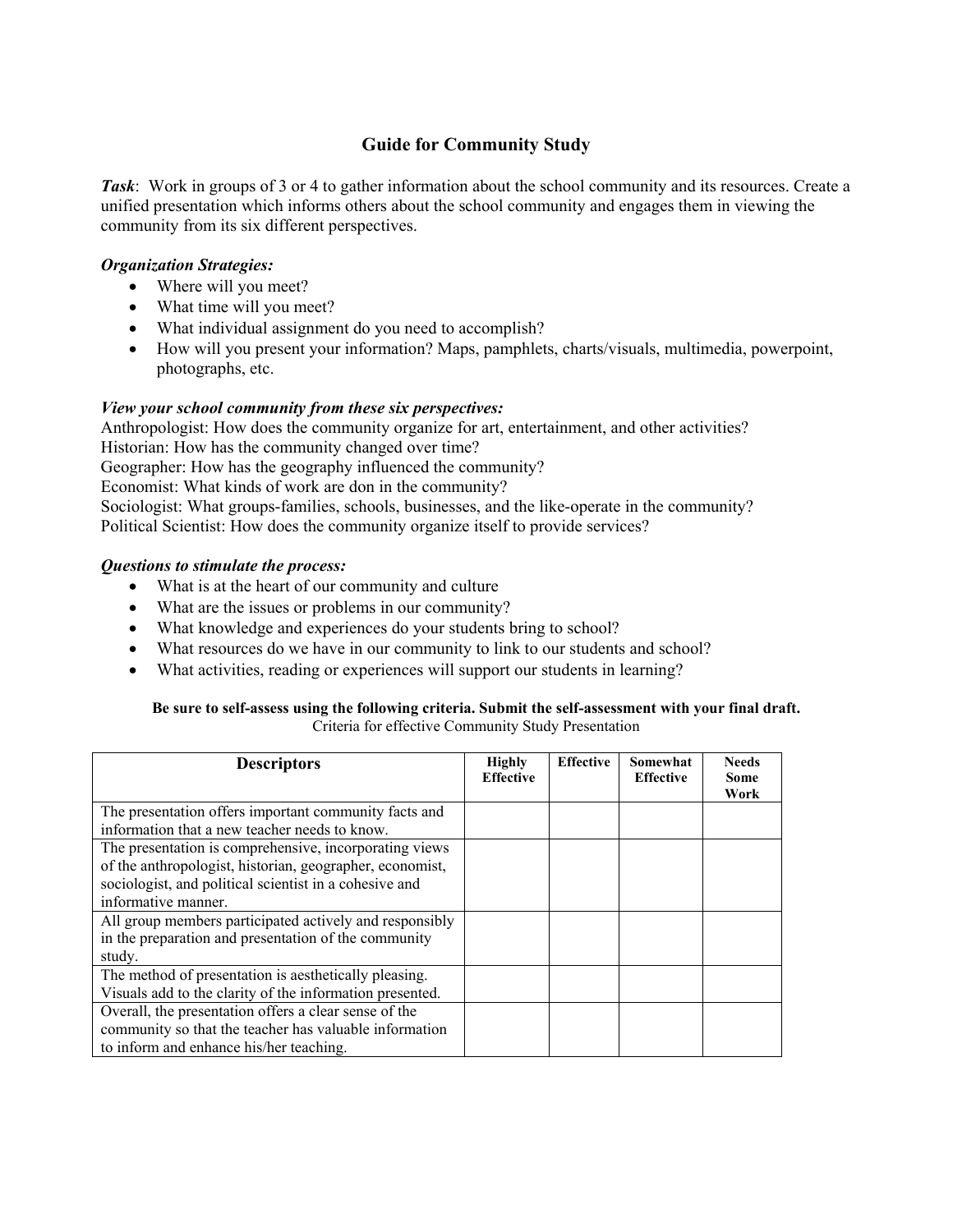#### Education 350 Foundations of Teaching as a Profession **Teacher Interview**

In this assignment you will interview a teacher and write a 3 page summary of what you learned. Your purpose is to render a sketch of the teacher as a person with a distinct philosophy and who uses specific classroom behaviors shaped by their experience. The teacher you select should be someone who as been teaching for a minimum of five years at a public elementary, middle, or high school.

## **Suggested questions**

- "Why did you choose to enter teaching as a career? How attractive was this profession at the time you entered? Did you consider other career paths? Do you have any regrets for selecting this career?"
- "Describe your professional educational training? How helpful was it in preparing you in how to teach? How long did it take for you to be comfortable with your teaching?"
- "How would you define *teaching?"* Do you have a particular educational philosophy that describes your main teaching style?"
- "Have you made any career moves since you started teaching-i.e., different grades, schools, school districts, etc?"
- "What have been the major joys you have experienced—frustrations? What changes in your school or in the profession would be necessary for you to experience more joys and frustrations?"
- "How do you learn about the individual differences in the lives and experiences of your students? Have you experienced any "cultural shock" in working with students whose background is different from your own? What accommodations (if any) have you made to work more effectively with different types of students?"
- "Do you have some favorite memories from classroom experiences? Do you tend to remember specific students?"
- "What changes have you noticed in the profession since you started? How do you feel about these changes?
- "Is there anything else that I should have asked to help prepare me for a career in teaching?"

# **Analysis:**

After collecting your information, think about what you have learned about this teacher and teaching in general. Focus on a few themes that best characterize what you have heard. Don't try to be all-inclusive in your written analysis. Consider what this information means to you as you prepare yourself to work with students-especially those that come from a background different from yourself. Please protect the teacher's confidentiality by using a pseudonym and masking other details.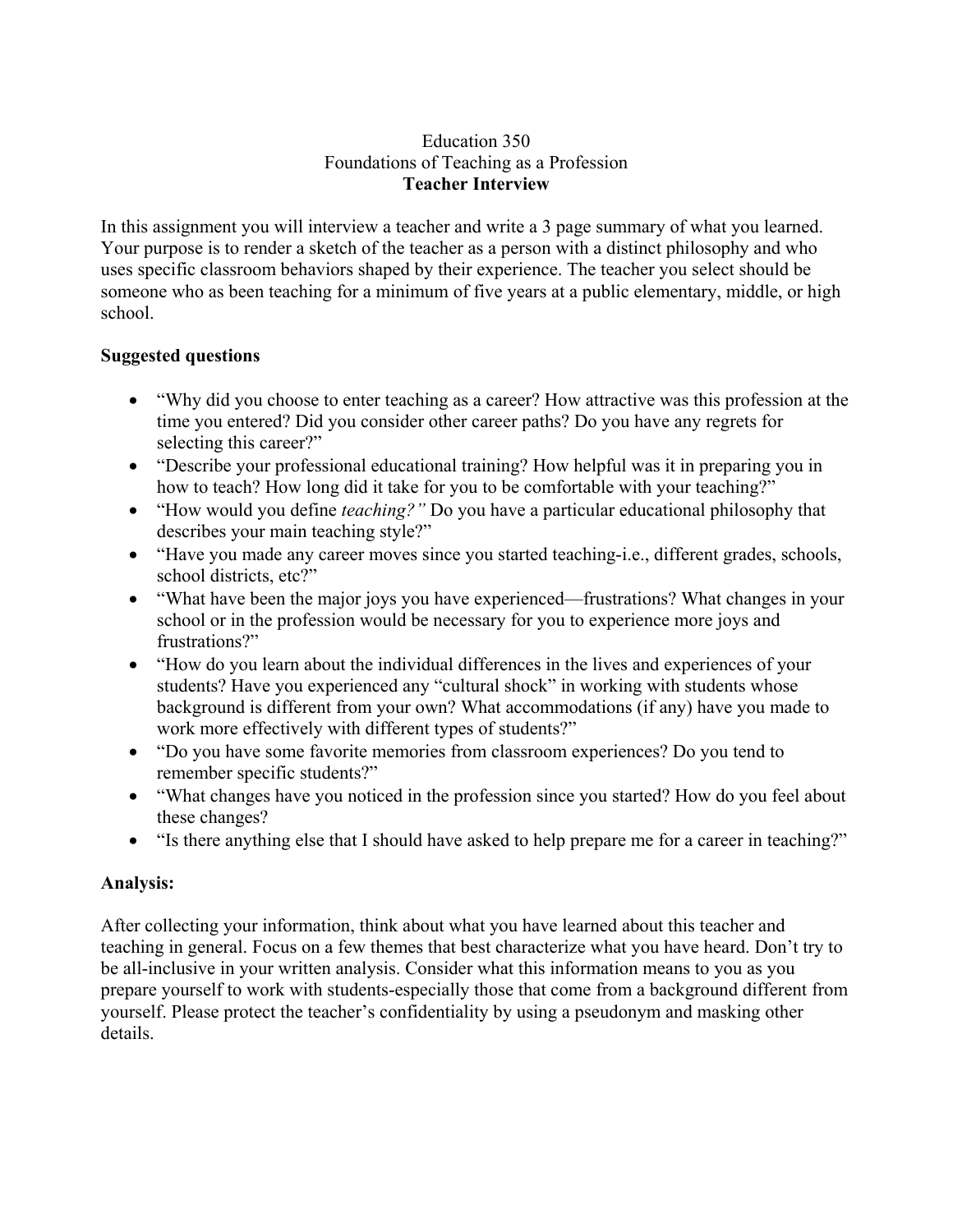#### **EDUC 350 Law and Diversity Assignment**

You will apply your understanding of the legal context of inclusive education and laws that influence teaching responsibilities. Study the following chapters and web sites:

Villa, R. A. & Thousand, J. S. (1995). Creating an inclusive school. Alexandra, VA: Association for Supervision and Curriculum Development. Read all of Chapter 2.

U.S. Disability Law. Internet address: www.law.cornell.edu/topics/disability.html (Includes information about laws affecting people with disabilities.

OSERS IDEA Home Page. Internet address:

www.ed.gov/offices/OSERS/IDEA Explanation of federal legislation known as IDEA, which ensures a free appropriate education in the least restrictive environment for children with disabilities. The latest 1997 federal reauthorization of the law is explained in detail.

#### **Reflection and Applications:**

Apply your understanding of the legal context of inclusive education and laws that influence your teaching responsibilities. In writing identify five laws or court decisions that influence you as a professional educator. At least two of these five must relate to special education law. Give a rationale (one paragraph) for each selection. Why is it important to you? How might it affect your teaching?

## **Group Presentation on a Contemporary Issue**

 Students will work in pairs to research an educational issue, either from the topics presented to you in class or one you propose to the instructor. Research the issue and prepare an oral report to share in class. The report should describe and analyze the issue. Reports will be spaced out over the class periods from November  $22<sup>nd</sup>$  to December  $13<sup>th</sup>$ . On the day of your presentation provide a onepage summary and a reference list (at least 10 items) for your professor and classmates.

## **Teachers in the Movies**

Teachers, in the movies, are depicted in many different ways, some of which are accurate, most of which are less accurate. However, we certainly be moved and learn some lessons from those teachers. In this assignment, you will choose a movie about a teacher, rent it, answer the following guide questions, and come prepared to discuss it in class. You will need to turn in the answers to your guide questions on the day of discussion (September  $27<sup>th</sup>$ ).

Response viewing questions:

**Before Viewing:** Have you seen this movie? What scene do you remember most? Why? If you have not seen this movie, why did you choose it?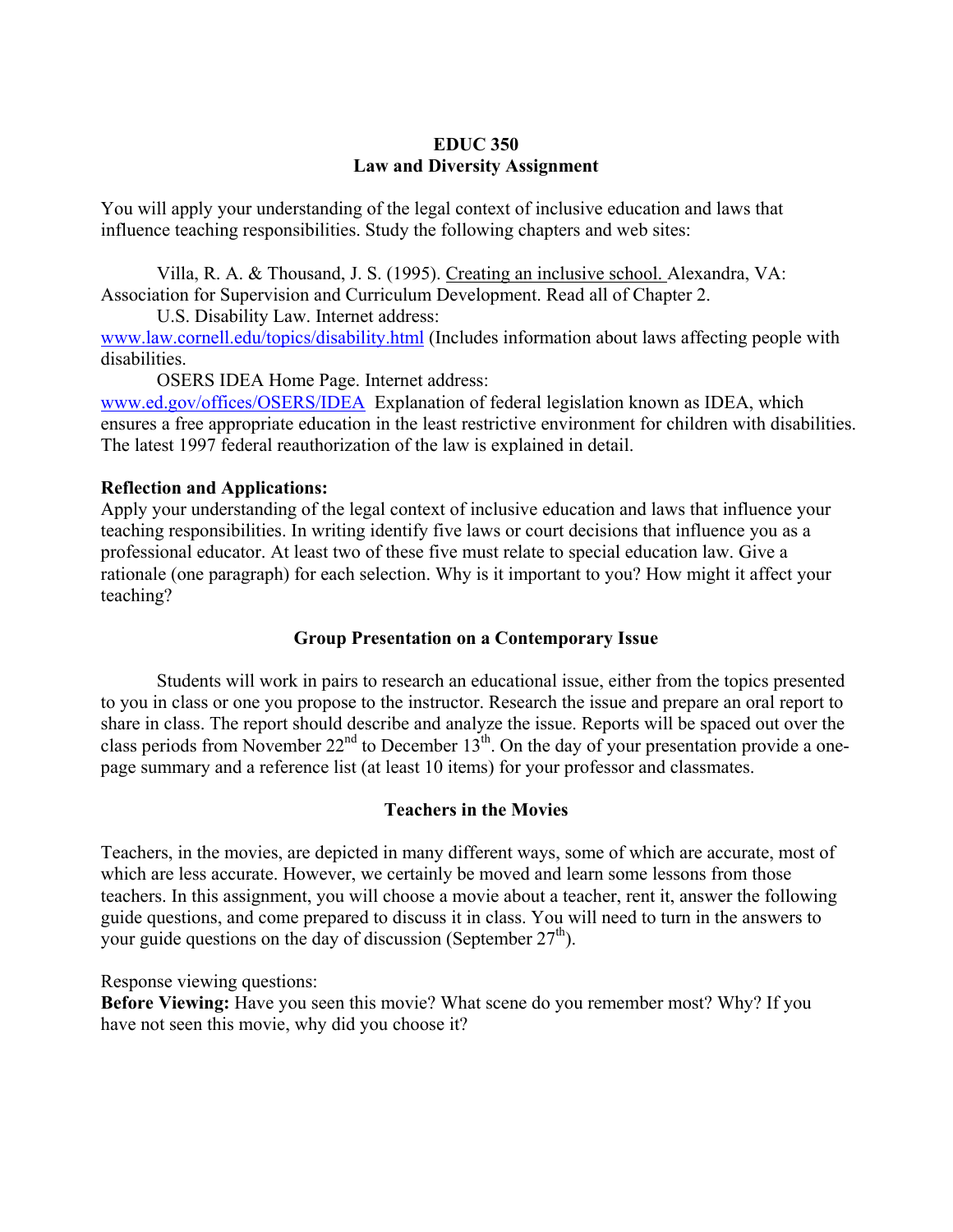## **During Viewing:**

1. Who is the primary teacher in the movie? Is s/he a protagonist or antagonist? Choose 3 adjectives to describe him/her.

2. Describe the students in 3 sentences or less. In your opinion, what do these students need most?

3. What is the primary conflict in the movie? Who is the source of the conflict?

4. Describe an effective management strategy a teacher uses. (It may or may not be the primary character.)

5. Describe an ineffective management strategy a teacher uses. (It may or may not be the primary character.)

6. Describe an effective teaching strategy a teacher uses.

7. Describe an ineffective teaching strategy a teacher uses.

## **After viewing:**

1. Write down one quote that makes an important point to you.

2. Would you want to be in this teacher's classroom? Why/why not?

3. In you opinion, is this an accurate depiction of what teaching is really like?

4. If the media were the primary vehicle by which the general public gets its information, what would their opinion be of teachers as a result of watching this movie, or would it be accurate or a dangerous opinion?

# **Personal Philosophy of Teaching, Learning, and Schooling**

 Organize your thoughts in a way that expresses your beliefs about schools, teaching and learning. Articulate your thoughts so that your reader is able to form a picture of the teacher you hope to become. Think of you audience as the hiring committee of a school district in which you passionately hope to teach. You want your audience to connect your name and face with a distinct set of beliefs. Your philosophy should reflect your beliefs about teaching and learning, and your view of the social context of schools for the 21st century in a multicultural society. You should demonstrate professional vocabulary as you discuss your beliefs and knowledge. (2-3 pages)

 Rather than simply responding to a series of questions, you should organize you thoughts in a way that makes sense to your. Identify some themes or an approach to teaching that expresses your beliefs as they have evolved this semester. Then articulate these so that your reader/listener is able to form a picture of the teacher you hope to become.